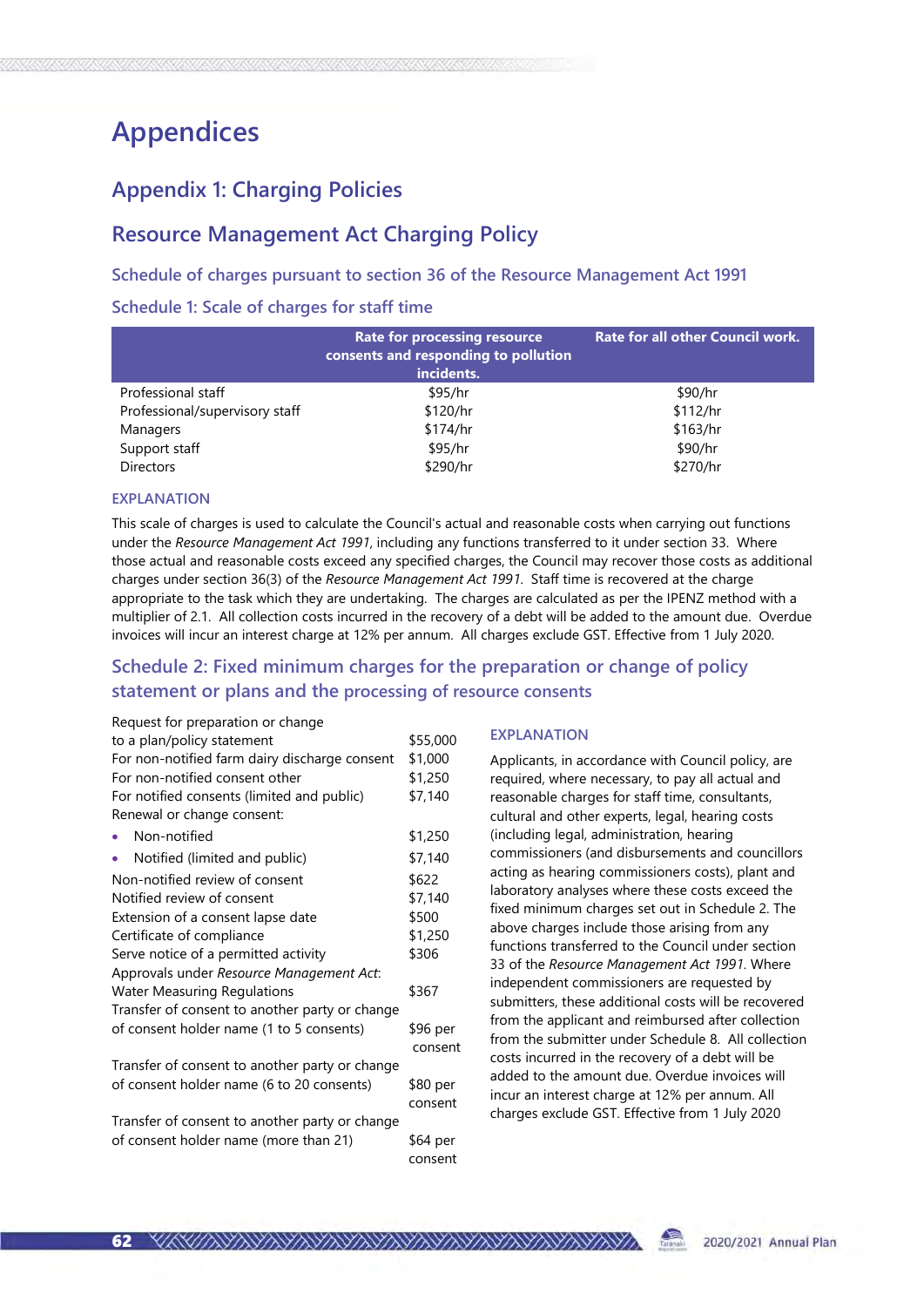### Schedule 3: Scale of charges for the use of plant

BTEX absorption disk \$530.00 per sample Deposition gauge \$50.00 per month Drager air sampler \$40.00 per sample DusTrak desktop monitor (PM10) \$100.00 per day \$30.00 per deployment Gastec air sampler \$50.00 per sample Multigas monitor  $$100.00$  per deployment Passive absorption disks \$170.00 per sample Black disc \$10.00 per deployment Controlotron \$150.00 per day Electric fishing equipment \$250.00 per day Fyke net  $\overline{\phantom{1}}$   $\overline{\phantom{1}}$   $\overline{\phantom{1}}$   $\overline{\phantom{1}}$   $\overline{\phantom{1}}$   $\overline{\phantom{1}}$   $\overline{\phantom{1}}$   $\overline{\phantom{1}}$   $\overline{\phantom{1}}$   $\overline{\phantom{1}}$   $\overline{\phantom{1}}$   $\overline{\phantom{1}}$   $\overline{\phantom{1}}$   $\overline{\phantom{1}}$   $\overline{\phantom{1}}$   $\overline{\phantom{1}}$   $\overline{\phantom{1}}$   $\overline{\phantom{1$ G-minnow trap  $$10.00$  per deployment Macroinvertebrate sample processing \$260.00 per sample<br>Miscellaneous fish survey equipment \$100.00 per survey Miscellaneous fish survey equipment Periphyton aspirator  $$100.00$  per day Portable dissolved oxygen sensor \$350.00 per month Spotlight Surveys \$30.00 per night survey Vandorn sampler  $$50.00$  per day Waitaha Sonde \$5,000.00 per year Bladder pump \$110.00 per day Bladder pump-bladder \$17.50 per item Disposable bailer <br>Groundwater level logger (180.00 per vear (180.00 per vear Groundwater level logger Groundwater sample tubing – bladder \$3.10 per meter Groundwater sample tubing – drop tube  $$1.95$  per meter Groundwater sample tubing – peristaltic  $$1.10$  per meter<br>Peristaltic pump  $$60.00$  per day Peristaltic pump Portable (12v) groundwater pump \$120.00 per day Motorboat - Delia S  $$2,000.00$  per day Quad bike \$350.00 per day RTK GPS survey equipment \$300.00 per day Single axle trailer \$70.00 per day Spill response trailer \$250.00 per day Spray unit \$200.00 per day Survey equipment – digital dumpy level \$100.00 per day Tandem trailer \$95.00 per day Teryx ATV<br>Traffic management (TMS) \$87.00 per hour Traffic management (TMS) Bertrand Rd hydrometric equipment \$826.00 per year Cell telemetry \$30.00 per month Data logger \$160.00 per year Hydrological gauging equipment (M9) \$180.00 per gauging Hydrological gauging equipment (wading) In stream temperature monitor

Mangaehu hydrometric equipment \$698.30 per year<br>Mangati environmental sensors \$5,000.00 per year Mangati environmental sensors Mangati hydrometric equipment \$8,271.00 per year Mangawhero-iti hydrometric equipment \$1,164.00 per year<br>Oaonui hydrometric equipment \$377.67 per year Oaonui hydrometric equipment Patea McColl's bridge hydrometric equipment Patea Skinner Rd hydrometric equipment \$524.00 per year Radio telemetry 610.00 per month Repair Parts (battery/fuse/cable) \$50.00 per deployment

Standard hydrometric equipment \$1,737.00 per year Tangahoe hydrometric equipment \$607.00 per year Tawhiti hydrometric equipment (lower) \$1,542.60 per year Tawhiti hydrometric equipment (upper) \$954.30 per year Waingongoro hydrometric equipment \$740.00 per year Waitaha hydrometric equipment \$7,212.00 per year Chlorine Meter \$18.50 per use Multi-parameter field meter \$100.00 per day

\$75.00 per gauging \$1,168.00 per year

#### EXPLANATION

This scale of charges is used to calculate the Council's actual and reasonable costs when carrying out functions under the Resource Management Act 1991. Where those actual and reasonable costs exceed any specified amounts, the Council may recover those costs as additional charges under section 36(3) of the Resource Management Act 1991. The use of materials stored in the spill response trailer and/or used in spill response will be recovered from the spiller on an actual and reasonable basis. All collection costs incurred in the recovery of a debt will be added to the amount due. Overdue invoices will incur an interest charge at 12% per annum. All charges exclude GST. Effective from 1 July 2020.

### Schedule 4: Fixed minimum charges for laboratory analyses

The Council has engaged a contract laboratory, RJ Hill Laboratories Ltd, to undertake the Council's regular sample analysis. Pricing of analysis is set out in the Council's contract with the supplier, these negotiated prices are subject to commercial sensitivity and therefore are not published in detail in this schedule. The Council's approach to calculating laboratory analysis charges is to use the original contract pricing with the application of a handling cost (of \$4.43) per analysis method which provides for the time required to coordinate and maintain this service. Total costs of analysis including the adjustment will be made available on request. An explanation of the methods used for laboratory analyses is available on request.

#### EXPLANATION

This schedule sets out the Council's approach to recovering actual and reasonable costs of laboratory analysis when carrying out functions under the Resource Management Act 1991. Where those actual and reasonable costs exceed the fixed charges in this schedule, the Council may recover those costs as additional charges under section 36(3) of the Resource Management Act 1991. An explanation of the methods used for laboratory analyses is available on request. All collection costs incurred in the recovery of a debt will be added to the amount due. Overdue invoices will incur an interest charge at 12% per annum. Charges exclude GST. Effective from 1 July 2020.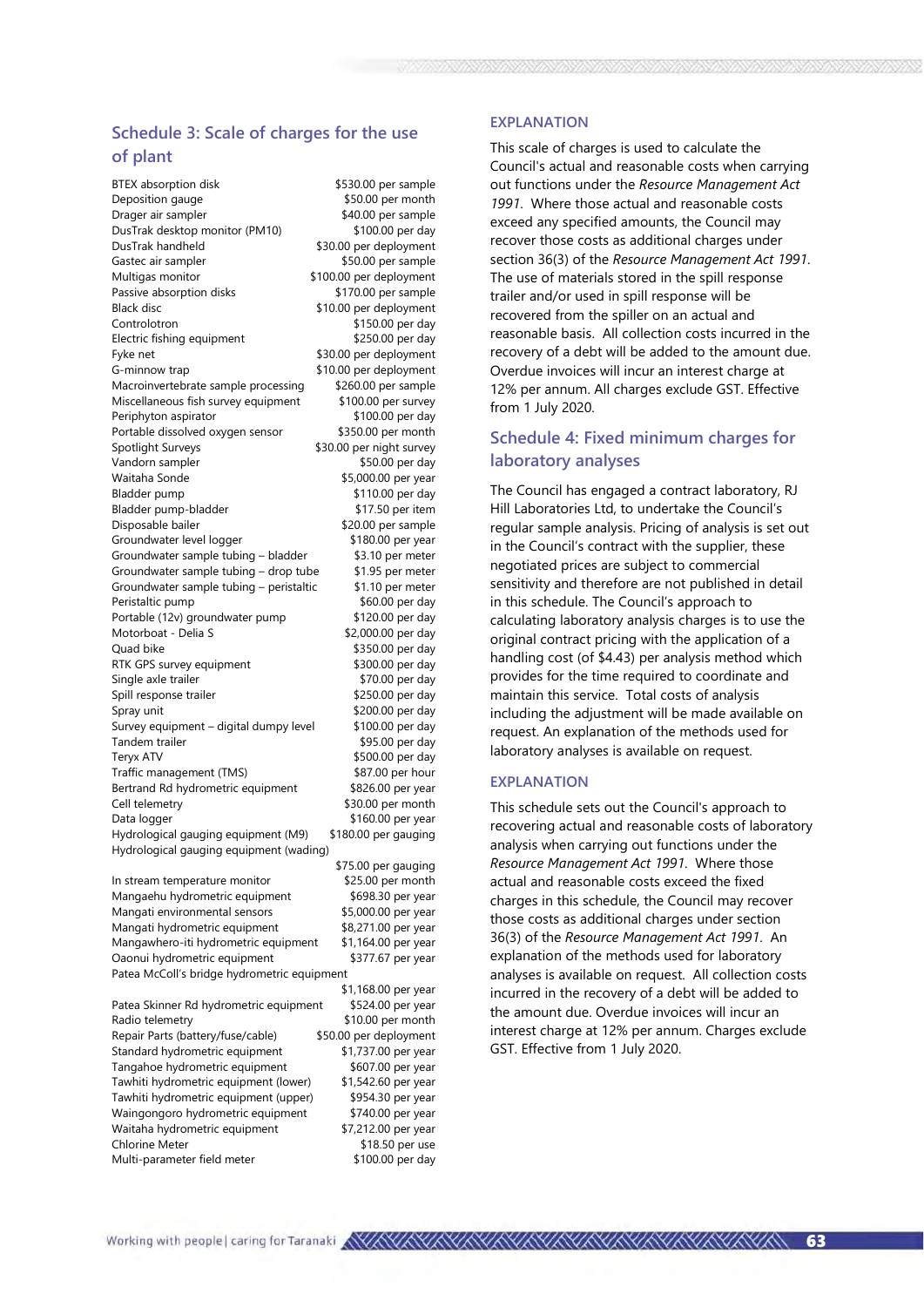### Schedule 5: Fixed initial annual monitoring deposit charges for activities with tailored compliance monitoring programmes 2020/2021

#### CATCHMENTS - HEREKAWE STREAM

| Beach Energy Resources NZ (Kupe) Limited | \$3,083 |
|------------------------------------------|---------|
| Methanex Motunui Limited                 | \$5,905 |
| New Plymouth District Council            | \$3.149 |
| New Zealand Oil Services Ltd             | \$2.959 |
| OMV Taranaki Limited                     | \$6,076 |

#### CATCHMENTS - HONGIHONGI STREAM

| Bulk Storage Terminals Limited - NEW PLYMOUTH | \$4,504 |
|-----------------------------------------------|---------|
| Molten Metals Limited                         | \$3,159 |
| New Plymouth District Council                 | \$1,782 |
| New Zealand Oil Services Ltd                  | \$578   |
| OMV Taranaki Limited                          | \$2,141 |
| Port Taranaki Limited                         | \$1,821 |
| Seaport Land Company Limited                  | \$1,782 |
| Z Energy Limited                              | \$1,172 |

### CATCHMENTS - LOWER WAIWHAKAIHO AIRSHED

| Dialog Fitzroy Limited          | \$10,917 |
|---------------------------------|----------|
| Downer NZ Limited               | \$10,078 |
| Katere Surface Coatings Limited | \$4,697  |
| Taranaki Regional Council       | \$9,712  |

#### CATCHMENTS - LOWER WAIWHAKAIHO RIVER

| AML Limited (Trading as Allied Concrete) | \$3,492  |
|------------------------------------------|----------|
| Devon 662 Limited Partnership            | \$8,782  |
| Dialog Fitzroy Limited                   | \$6,929  |
| Downer EDI Works Limited                 | \$3,666  |
| Envirowaste Services Limited             | \$3,629  |
| Firth Industries Limited                 | \$3,742  |
| Freight & Bulk Transport Limited         | \$3,527  |
| KiwiRail Holdings Limited                | \$3,722  |
| Nankervis Family Trust                   | \$3,397  |
| New Plymouth District Council            | \$12,926 |
| New Zealand Railways Corporation         | \$3,692  |
| Ravensdown Limited                       | \$3,621  |
| Taranaki Regional Council                | \$940    |
| Taranaki Sawmills Limited                | \$6,490  |
| <b>Technix Group Limited</b>             | \$10,070 |
| Waste Management NZ Limited              | \$3,846  |

### CATCHMENTS - MANGATI STREAM

| <b>Barton Holdings Limited</b>                  | \$7,449  |
|-------------------------------------------------|----------|
| <b>First Gas Limited</b>                        | \$6,187  |
| Greymouth Petroleum Acquisition Company Limited | \$6,657  |
| J Swap Contractors Limited                      | \$7,585  |
| McKechnie Aluminium Solutions Limited           | \$8,966  |
| New Plymouth District Council                   | \$8,801  |
| Nexans New Zealand Limited                      | \$8,743  |
| <b>OMV New Zealand Limited</b>                  | \$7,271  |
| Schlumberger New Zealand Limited                | \$11,778 |
| Taranaki Regional Council                       | \$565    |
| Tasman Oil Tools Limited                        | \$7,281  |
| Tegel Foods Limited                             | \$9,338  |
| Tegel Foods Limited - Poultry Processing Plant  | \$23,202 |
| <b>TIL Freighting Limited</b>                   | \$9,571  |
|                                                 |          |

#### CATCHMENTS - TAWHITI STREAM

| Graeme Lowe Protein Limited  | \$9,671  |
|------------------------------|----------|
| Silver Fern Farms Limited    | \$15,088 |
| Taranaki Fish & Game Council | \$1.910  |

| <b>CATCHMENTS - WAITAHA STREAM</b> |  |
|------------------------------------|--|

| AICA (NZ) Limited                            | \$13,189 |
|----------------------------------------------|----------|
| C&O Concrete Products Limited - NEW PLYMOUTH | \$4,272  |
| Energyworks Limited                          | \$4,029  |
| Greymouth Facilities Limited                 | \$4,745  |
| Intergroup Limited                           | \$4,958  |
| Meredith Scrap Metals Limited                | \$5,709  |
| New Plymouth District Council                | \$6,017  |
| Pounamu Oilfield Services Limited            | \$6,822  |
| Symons Property Developments Limited         | \$5,900  |
| Taranaki Sawmills Limited                    | \$7,081  |
| <b>TBS Coatings Limited</b>                  | \$5,162  |
| Woodwards 2008 Limited                       | \$1,308  |
| Zelam Limited                                | \$1,547  |

#### DAIRY PROCESSING

| Fonterra Limited          | \$160,678 |
|---------------------------|-----------|
| Taranaki Regional Council | \$392     |

### HYDRO-ELECTRIC ENERGY

#### INDUSTRIAL

| <b>Trustpower Limited</b>                                | \$141,303 |  |
|----------------------------------------------------------|-----------|--|
| Ballance Agri-Nutrients Limited                          | \$865     |  |
| <b>Ballance Agri-Nutrients Limited</b>                   | \$478     |  |
| Dow AgroSciences (NZ) Limited                            | \$17,816  |  |
| Downer NZ Limited                                        | \$1,876   |  |
| Fonterra Limited                                         | \$618     |  |
| Liquigas Limited - Head Office                           | \$1,174   |  |
| McKechnie Aluminium Solutions Limited                    | \$17,732  |  |
| Methanex Motunui Limited                                 | \$1,312   |  |
| Port Taranaki Limited                                    | \$6,886   |  |
| Powerco Limited - ELECTRICITY OPERATIONS                 | \$601     |  |
| Sandford Bros Limited                                    | \$1,102   |  |
| Solexin Industries Limited                               | \$581     |  |
| Taranaki Bulk Storage Limited                            | \$1,221   |  |
| Taranaki Stock Car Club Inc                              | \$581     |  |
| Taranaki Thoroughbred Racing                             | \$5,178   |  |
| Technix Bitumen Technologies Limited                     | \$1,876   |  |
| Transpower New Zealand Limited                           | \$601     |  |
| Tranzit Coachlines Taranaki Limited - NEW PLYMOUTH \$581 |           |  |

#### IRRIGATION

| Alexander Farms Limited                   | \$1,499 |
|-------------------------------------------|---------|
| Anthony Ingman & Kerstin Johanna Williams | \$471   |
| <b>AR Geary Trust</b>                     | \$1,721 |
| BR & RG Harvey Family Trust               | \$870   |
| Coastal Country Farms Limited             | \$2,886 |
| Cornwall Park Farms Limited               | \$471   |
| Craig Timothy McDonald                    | \$3,077 |
| Croftwest Trust                           | \$4,655 |
| David Pease Family Trust                  | \$2,700 |
| Duncan Robert Emerson Wilson              | \$2,698 |
| FJ Goodin & Sons Limited                  | \$2,886 |
| Fonic Farms Limited                       | \$1,721 |
| Gibbs G Trust                             | \$1,853 |
| Graham Allen & Ruby Joyce Dorn            | \$1,721 |
| Greg McCallum                             | \$870   |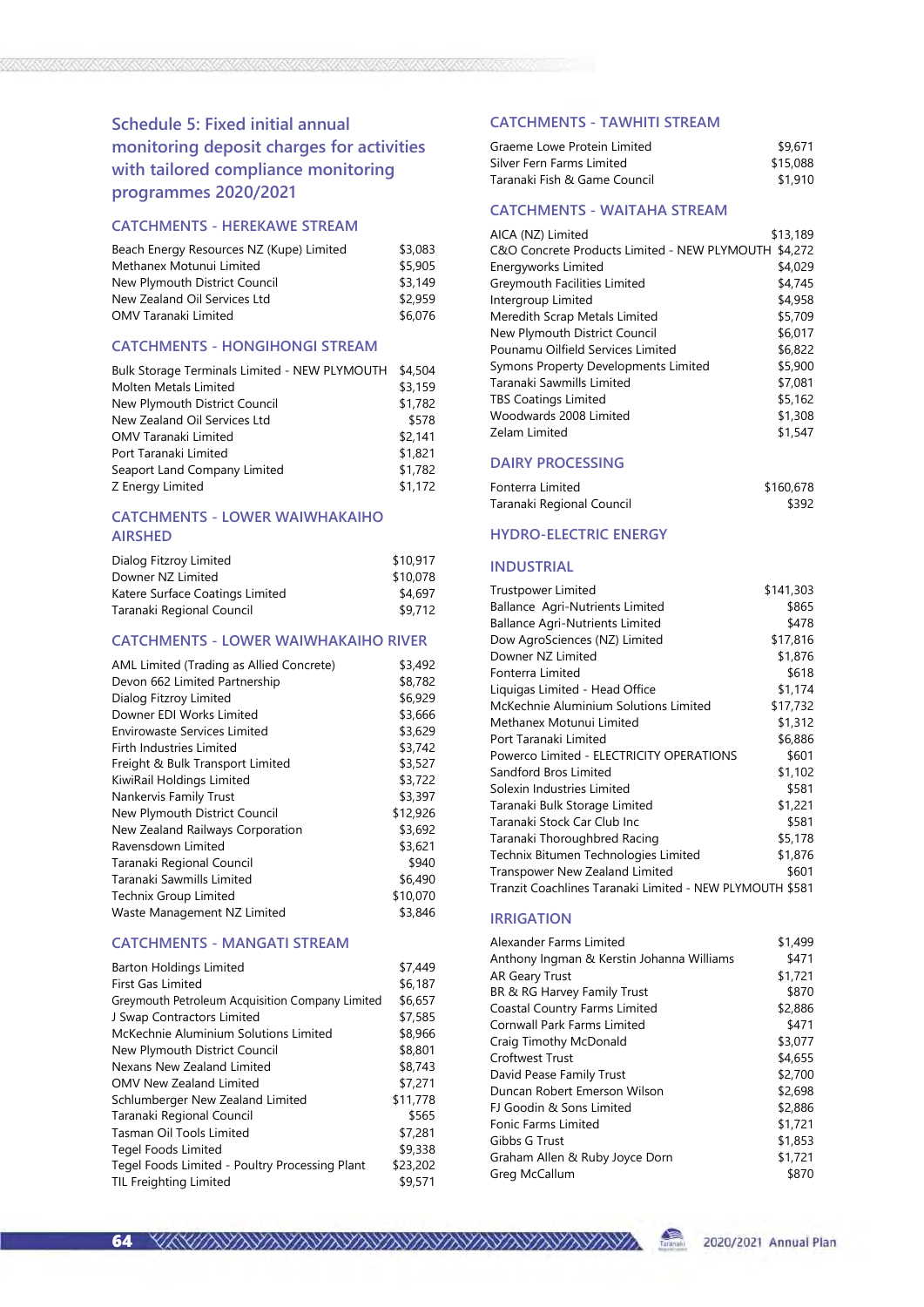| Hawera Golf Club Inc                       | \$502   |
|--------------------------------------------|---------|
| Inglewood Golf Club Inc                    | \$635   |
| James Robert & Donna Maree Baker           | \$870   |
| Jimian Limited                             | \$471   |
| John & Elaine Glenda Sanderson             | \$3,697 |
| JW & MT Hamblyn Family Trusts              | \$1,721 |
| Kaihihi Trust                              | \$2,210 |
| Kaitake Golf Club Inc                      | \$1,324 |
| Kereone Farms Limited                      | \$5,184 |
| Kohi Investments Limited                   | \$1,849 |
| Larsen Trusts Partnership                  | \$471   |
| Leatherleaf Limited                        | \$1,360 |
| Leonie Ann Campbell                        | \$4,369 |
| Luttrell Trust Partnership                 | \$4,655 |
| Manaia Golf Club                           | \$635   |
| Manukorihi Golf Club Inc                   | \$1,058 |
| Mara Trust                                 | \$2,886 |
| New Plymouth Golf Club Inc                 | \$1,058 |
| Nigel Wayne & Denise Mary King             | \$1,360 |
| Nilock & Camole Trusts                     | \$2,210 |
| Oceanview Trust                            | \$471   |
| Ohawe Farm Limited                         | \$870   |
| Pihama Farms Limited                       | \$2,210 |
| Pukeone Partnership                        | \$7,268 |
| Riverside Farms Taranaki Ltd               | \$1,360 |
| RM & MC Julian Family Trust                | \$4,655 |
| Roger Dickie Family Trust                  | \$1,849 |
| <b>Spenceview Farms</b>                    | \$4,655 |
| Taranaki Community Rugby Trust             | \$471   |
| Te Ngutu Golf Club Incorporated            | \$968   |
| Waikaikai Farms Limited                    | \$1,436 |
| Waireka Trust                              | \$471   |
| Waitara Golf Club Inc                      | \$968   |
| Waiwira Holdings Ltd                       | \$3,210 |
| Walker & McLean Partnership                | \$1,853 |
| Wayne Douglas & Sandra Christine Morrison  | \$5,410 |
| Westown Golf Club Incorporated             | \$968   |
| <b>Woollaston Family Trust Partnership</b> | \$1,849 |

### LANDFILLS / CLEANFILLS

| A & A George Family Trust         | \$712      |
|-----------------------------------|------------|
| AA Contracting Limited            | \$789      |
| Allan Edward Riddick              | \$666      |
| Barry John & Lynette Betty Bishop | \$789      |
| Candyman Trust                    | \$1,504    |
| Central Greenwaste & Firewood     | \$125      |
| Denis Wheeler Earthmoving Limited | \$611      |
| Downer EDI Works Limited          | \$732      |
| Downer NZ Limited                 | \$1,322    |
| Gas & Plumbing Ltd                | \$661      |
| Groundworkx Taranaki Limited      | \$125      |
| Malandra Downs Limited            | \$1,889    |
| New Plymouth District Council     | \$108,562  |
| South Taranaki District Council   | \$26,594   |
| <b>Stratford District Council</b> | \$8,930    |
| Taranaki Trucking Company Limited | \$739      |
| <b>TPJ Partnership</b>            | \$1,276    |
| Value Timber Supplies Limited     | \$3,562    |
| Westown Haulage Limited           | \$4,455    |
| <b>MARINE DISCHARGES</b>          |            |
|                                   | $+ 1 10 -$ |

| Anzco Foods Waitara Limited   | \$4,485  |
|-------------------------------|----------|
| Fonterra Limited              | \$1,616  |
| New Plymouth District Council | \$37,966 |

| South Taranaki District Council                                           | \$47,713         |
|---------------------------------------------------------------------------|------------------|
| <b>MEAT PROCESSING</b>                                                    |                  |
| Ample Group Limited                                                       | \$26,075         |
| Anzco Foods Limited                                                       | \$4,966          |
| <b>Riverlands Eltham Limited</b>                                          | \$32,603         |
| Silver Fern Farms Limited                                                 | \$22,253         |
| <b>MINOR INDUSTRIES</b>                                                   |                  |
| AML Limited (Trading as Allied Concrete)                                  | \$1,493          |
| <b>Blastways Limited</b>                                                  | \$804            |
| <b>Coastal Services Limited</b>                                           | \$0              |
| Colin David Boyd                                                          | \$3,459          |
| Edmonds Industrial Coatings Ltd                                           | \$182            |
| <b>Egmont Canine Retreat and Cattery</b>                                  | \$616            |
| Eltham Sandblasting Limited                                               | \$804            |
| Firth Industries - Division of Fletcher Concrete                          |                  |
| & Infrastructure Limited                                                  | \$1,493          |
| Fletcher Concrete & Infrastructure Limited                                | \$1,493          |
| Fulton Hogan Limited - New Plymouth                                       | \$181            |
| Hawera Rewinds                                                            | \$616            |
| Inglewood Timber Processors                                               | \$616            |
| JD Hickman 1997 Family Trust                                              | \$2,401          |
| Lorry Land Limited                                                        | \$616            |
| Mervyn Jack Hooper                                                        | \$804            |
| Ministry of Education - WELLINGTON                                        | \$0              |
| Napier Sandblasting Co Limited                                            | \$804            |
| New Plymouth District Council                                             | \$7,633          |
| New Zealand Pet Food Primary Processors                                   | \$616            |
| Oscar4U                                                                   | \$804            |
| Osflo Fertiliser Limited<br>Peter Jones                                   | \$6,339<br>\$616 |
| Soda Blast Limited                                                        | \$804            |
| Taranaki Galvanizers Limited                                              | \$5,248          |
| <b>Transpower New Zealand Limited</b>                                     | \$804            |
| W Abraham Limited                                                         | \$4,377          |
| <b>MISCELLANEOUS</b>                                                      |                  |
|                                                                           | \$5,544          |
| New Plymouth District Council<br>New Plymouth District Council & Methanex |                  |
| Motunui Limited                                                           | \$0              |
| New Plymouth Girls' High School                                           | \$193            |
| New Zealand Railways Corporation                                          | \$0              |
| Pungarehu Community Committee                                             | \$193            |
| South Taranaki District Council                                           | \$387            |
| <b>Stratford District Council</b>                                         | \$193            |
| Stratford High School                                                     | \$193            |
|                                                                           |                  |
| <b>NON-RENEWABLE ENERGY</b>                                               |                  |

| Contact Energy Limited           | \$33,018 |
|----------------------------------|----------|
| Todd Generation Taranaki Limited | \$33,312 |
| <b>PETROCHEMICAL</b>             |          |

| Ballance Agri-Nutrients (Kapuni) Limited                | \$45,740 |
|---------------------------------------------------------|----------|
| Cheal Petroleum Limited                                 | \$13,191 |
| Flexgas Limited                                         | \$7,030  |
| Greymouth Petroleum Acquisition Company Limited \$2,257 |          |
| Greymouth Petroleum Central Limited                     | \$2,306  |
| Greymouth Petroleum Limited                             | \$9,223  |
| Greymouth Petroleum Turangi Limited                     | \$2,529  |
| Methanex Motunui Limited                                | \$25,540 |
| NZEC Waihapa Limited                                    | \$11,875 |
| Petrochem Limited                                       | \$2,306  |
| Taranaki Ventures Limited                               | \$3,087  |
|                                                         |          |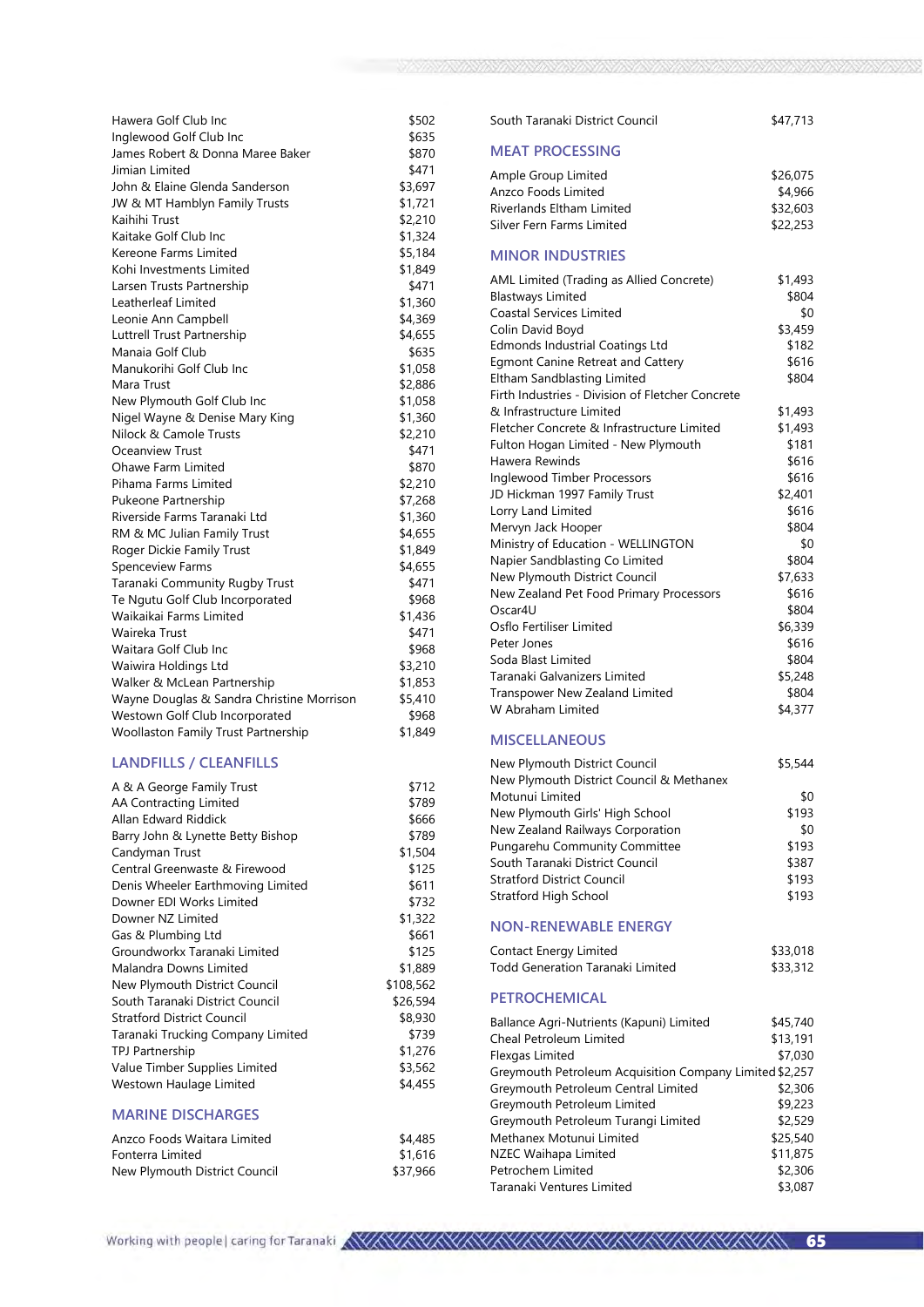| Todd Energy Limited                   | \$24,203 |
|---------------------------------------|----------|
| Todd Petroleum Mining Company Limited | \$22,134 |
| Westside New Zealand Limited          | \$11,336 |

#### PETROCHEMICAL PRODUCTION STATIONS

| Beach Energy Resources NZ (Kupe) Limited     | \$17,701 |
|----------------------------------------------|----------|
| <b>Bridge Petroleum Limited</b>              | \$978    |
| Cheal Petroleum Limited                      | \$13,192 |
| Greymouth Petroleum Acquisition Company      |          |
| Limited                                      | \$19,582 |
| Greymouth Petroleum Central Limited          | \$352    |
| Greymouth Petroleum Limited                  | \$7,431  |
| Greymouth Petroleum Turangi Limited          | \$11,857 |
| Nova Energy Limited                          | \$88     |
| <b>NZEC Tariki Limited</b>                   | \$1,038  |
| NZEC Waihapa Limited                         | \$3,075  |
| NZEC Waihapa Limited and NZEC Tariki Limited | \$245    |
| <b>OMV NZ Production Limited</b>             | \$12,666 |
| OMV Taranaki Limited                         | \$15,784 |
| Petrochem Limited                            | \$1,171  |
| <b>Tamarind New Zealand Onshore Limited</b>  | \$11,276 |
| Taranaki Ventures Limited                    | \$2,839  |
| <b>Todd Energy Limited</b>                   | \$19,795 |
| <b>Todd Generation Taranaki Limited</b>      | \$6,845  |
| Todd Petroleum Mining Company Limited        | \$16,400 |
| <b>TWN Limited Partnership</b>               | \$12,959 |
| Westside New Zealand Limited                 | \$12,664 |
| <b>PIGGERIES</b>                             |          |

| Aorere Farms Partnership  | \$1,280 |  |
|---------------------------|---------|--|
| DH Lepper Trust           | \$7,338 |  |
| <b>RKM Farms Limited</b>  | \$5,101 |  |
| <b>Stanley Bros Trust</b> | \$8,312 |  |

### QUARRIES

| AA Contracting Limited             | \$1,836  |
|------------------------------------|----------|
| Bunn Earthmoving Ltd               | \$1,811  |
| <b>Burgess Crowley Partnership</b> | \$2,200  |
| Civil Quarries Limited             | \$11,524 |
| Dennis Mark & Diane Lillian Bourke | \$2,500  |
| Ferndene Group Limited             | \$180    |
| Ferndene Quarries Limited          | \$1,836  |
| Gavin & Linda Jones                | \$1,836  |
| <b>Gibson Family Trust</b>         | \$1,836  |
| Goodin AG Limited                  | \$1,366  |
| <b>Hey Trust</b>                   | \$1,811  |
| Horizon Trust Management Limited   | \$6,017  |
| Jones Quarry Limited               | \$7,089  |
| <b>R A Wallis Limited</b>          | \$2,006  |
| Richard John Dreaver               | \$2,016  |
| <b>Surrey Road Quarry</b>          | \$1,811  |
| Taranaki Trucking Company Limited  | \$2,016  |
| <b>Taunt Contracting Limited</b>   | \$1,811  |
| Valley Rock Limited                | \$180    |
| <b>Vickers Quarries Limited</b>    | \$2,590  |
| Whitaker Civil Engineering Limited | \$2,195  |
| Windy Point Quarry Limited         | \$2,006  |
| Winstone Aggregates Limited        | \$2,698  |

#### SEWERAGE DISCHARGES & TREATMENT

| New Plymouth District Council                                     | \$16,124         |
|-------------------------------------------------------------------|------------------|
| South Taranaki District Council                                   | \$65,154         |
| <b>Stratford District Council</b>                                 | \$29,449         |
| Wai-iti Motor Camp Limited                                        | \$3,447          |
| <b>WASTE RECOVERY</b>                                             |                  |
| <b>BTW Company Limited</b>                                        | \$8,285          |
| Colin David Boyd                                                  | \$20,339         |
| Remediation (NZ) Limited                                          | \$80,083         |
| Surrey Road Landfarms Limited                                     | \$14,834         |
| Taranaki By-Products Limited                                      | \$93,871         |
| Waikaikai Farms Limited                                           | \$0              |
| <b>Waste Remediation Services Limited</b>                         | \$35,875         |
| <b>WATER TAKE</b>                                                 |                  |
| Alexander Bruce Middleton                                         | \$775            |
| Awatea Hawkes Bay Trust                                           | \$762            |
| <b>Belmont Dairies Limited</b>                                    | \$575            |
| Caiseal Trust Partnership                                         | \$575            |
| Carter AJ Limited                                                 | \$708            |
| Cold Creek Community Water Supply Limited                         | \$17,018         |
| Construction Mechanics (1993) Limited                             | \$842            |
| Daniela Krumm                                                     | \$442            |
| DP & JH Roper Family Trusts Partnership                           | \$708            |
| Eric & Cedric Lander                                              | \$1,251          |
| Go 2 Milk Limited                                                 | \$1,270          |
| <b>Gwerder Brothers</b>                                           | \$775            |
| Hernly Farm Limited                                               | \$1,417          |
| lan Cassie                                                        | \$1,131          |
| Ian Douglas & Judith Ann Armstrong                                | \$1,131          |
| <b>IHC New Zealand Inc - NORTH TARANAKI</b>                       | \$1,264          |
| Joblin Partners Limited                                           | \$508            |
| Kaipi Holdings Limited                                            | \$575            |
| Kathdan Trust Limited                                             | \$998            |
| <b>Lupton Trust</b>                                               | \$708            |
| <b>Medley Partners</b>                                            | \$1,287          |
| MJ Fahy & MO Fahy                                                 | \$708            |
| MJ Washer Trusts Partnership                                      | \$575            |
| Naplin Trust                                                      | \$508            |
| New Plymouth District Council                                     | \$18,941         |
| Ngatoro Poultry Limited                                           | \$575            |
| Norwood Farm Partnership                                          | \$828            |
| Nukumaru Water Scheme Society Inc                                 | \$708            |
| Oakura Farms Limited                                              | \$175            |
| Oaonui Water Supply Limited                                       | \$9,252          |
| Pariroa Marae - The Trustees                                      | \$708            |
| PKW Farms LP                                                      | \$1,417          |
| Pungarehu Farmers Group Water Scheme                              | \$1,131          |
| Rowan Paul Oldfield                                               | \$842            |
| SC & MJ O'Neill Family Trust                                      | \$442            |
| South Taranaki District Council                                   | \$43,379         |
| <b>Stoney River Dairy Limited</b>                                 | \$175            |
| <b>Stratford District Council</b><br>Taranaki Greenhouses Limited | \$10,440         |
| Taranaki Regional Council                                         | \$775<br>\$2,132 |
| Te Rua O te Moko 2B Ahuwhenua Trust                               | \$708            |
| The Tom Lance Trust                                               | \$1,361          |
| <b>Turangarere Trust</b>                                          | \$575            |
| Zenith Farms Family Trust                                         | \$864            |

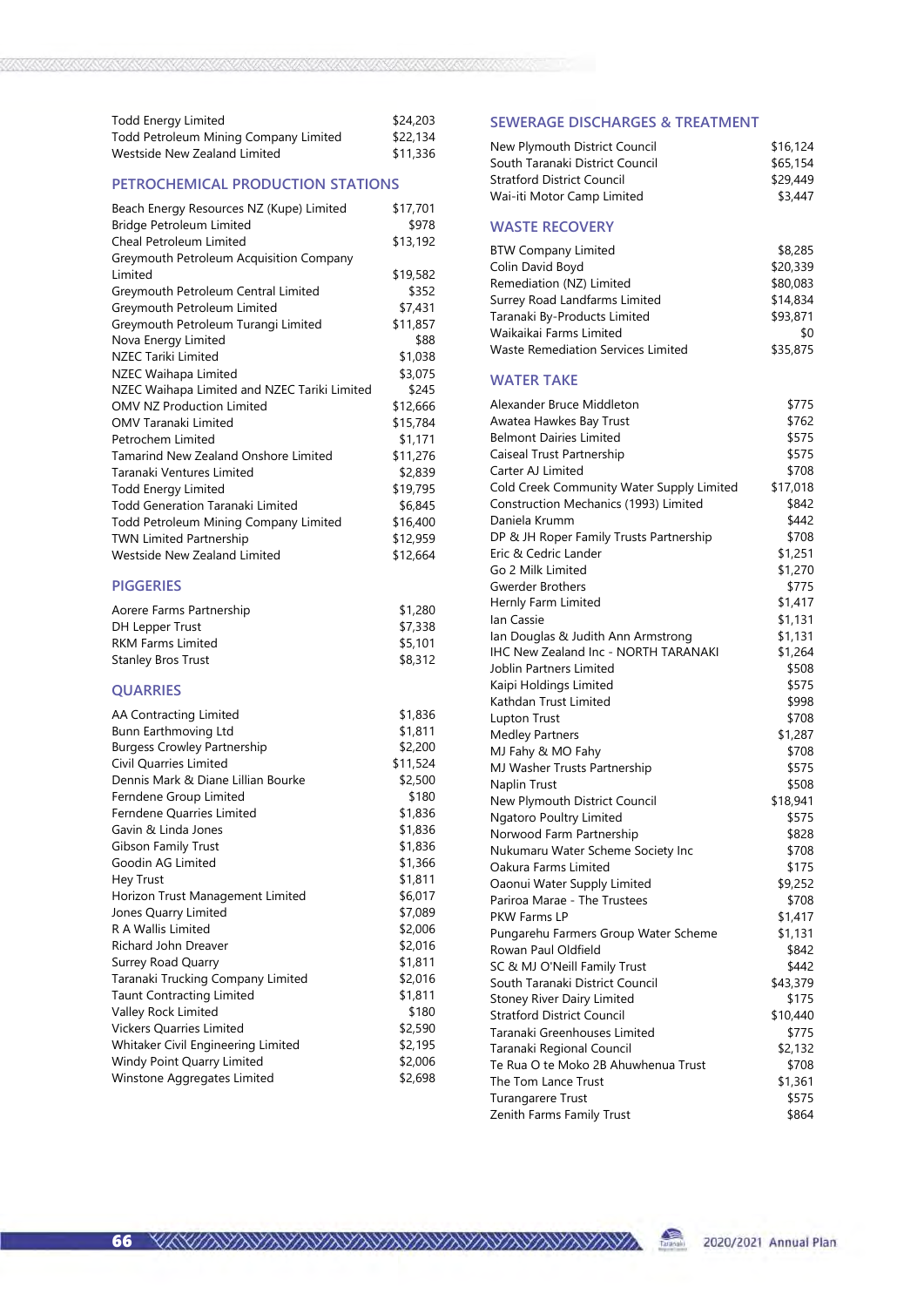#### EXPLANATION

The Council's fixed initial deposit charges for activities with tailored compliance monitoring programmes, excluding that for the NES for plantation forestry, are presented in various groups based on the nature of the activity and/or type of industry. Any additional actual and reasonable costs over and above the initial fixed deposit charge will be charged in arrears.

For new tailored compliance monitoring programmes or inclusion of new consents into existing programmes (that arise between the setting of these charges and the end of the financial year that they relate to), an estimate will be provided to the consent holder and compliance monitoring work charged according to this. Where no estimate is provided, compliance monitoring costs will be recovered per Schedule 6, 7 and 8 of this Plan.

Additional charges may be levied under section 36(5) of the Resource Management Act 1991 where the Council's actual and reasonable costs exceed the fixed monitoring charge. See the scales of charges for staff time, consultants, plant and laboratory analyses set out in Schedules 1, 3 and 4. The above charges include those arising from any functions transferred to the Council under section 33 of the Resource Management Act 1991. All collection costs incurred in the recovery of a debt will be added to the amount due. Overdue invoices will incur an interest charge at 12% per annum. All charges exclude GST. Effective from 1 July 2020.

### CHARGES FOR MONITORING UNDER THE NATIONAL ENVIRONMENTAL STANDARD FOR PLANTATION FORESTRY

With reference to regulation 106 of the National Environmental Standards For Plantation Forestry 2017 (NES), the Council sets the following charges under section 36(1)(cc) of the Resource Management Act 1991 for monitoring permitted activities authorised under regulations in the NES that address earthworks, river crossings, forestry quarrying and harvesting.

The NES applies to commercial forest blocks of more than one hectare. The charges set out below will be applied to the Council's monitoring of these activities. Explanation about the monitoring charges is included within the description of the charges and at the end.

### NOTIFICATION OF HARVESTING AND PRE ACTIVITY MONITORING

Earthworks and quarrying notification under regulations 25 and 52 have a minimum notification period of 20 working days. Notification will involve some work for the Council and allows the Council to plan for any compliance monitoring, including any pre earthworks/ harvest instream macroinvertebrate survey (\$1,986 per survey) monitoring by a freshwater biologist, if stream conditions provide for it.

#### **HARVESTING**

The first inspection, with the earthworks plan available, will be used for discussion with the operator about how the regulations in the NES would be met.

Inspection (includes travel time, inspection and notification work) and sampling will be undertaken under:

- a) regulation 33 which requires roads, tracks and landings to be managed and aligned to divert water runoff to stable ground and away from areas of constructed fill, and to minimise disturbance to earthflows and gullies
- b) regulations 26 and 65 associated with sediment management
- c) regulations 28 and 55 addressing accelerated erosion, stream obstruction, or diversion of water flow
- d) regulations 31, 56, and 67 addressing sediment and stormwater controls
- e) regulations 36-46 for river crossings (fish passage, effects on other structures, erosion and sediment control and discharges)
- f) regulations 32 and 55 regarding site stabilisation
- g) regulation 58 regarding quarrying
- h) regulation 68 regarding restrictions on how harvesting can occur, on any riparian margin or adjacent to water bodies.
- \$898 per inspection (8 hours)
- \$110 per each upstream or downstream sample for colour, turbidity, and suspended solids, if stream conditions are appropriate.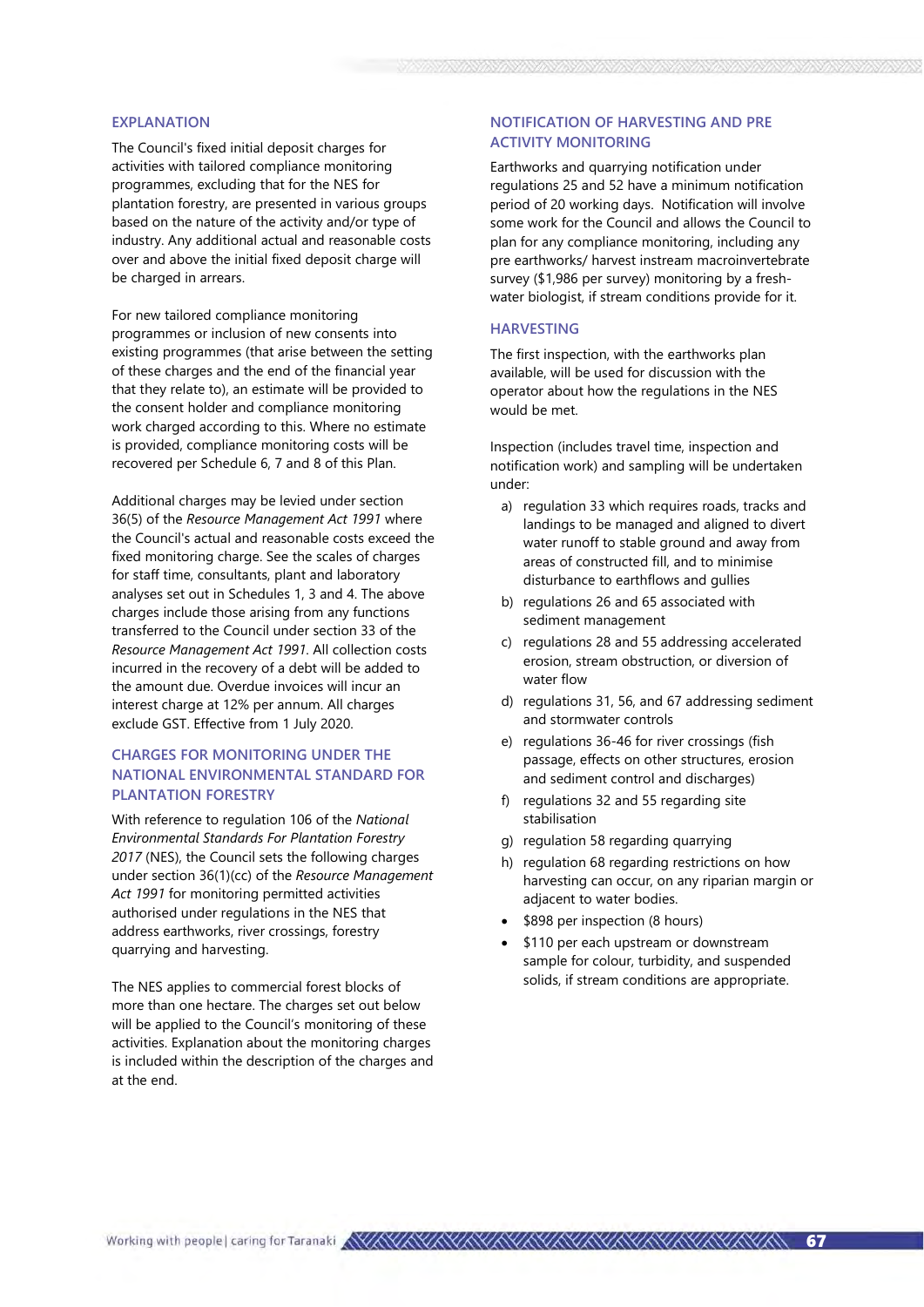#### POST HARVESTING

Inspection(s) to ensure all the relevant NES requirements have been met, especially removal of stream structures, stabilisation, silt and sediment control, and slash and debris placement will occur. Includes travel time, inspection and notice:

- \$2,080 per survey for a post-harvest instream macroinvertebrate survey by a freshwater biologist, if stream conditions provide for it
- \$898 per inspection (8 hours).

#### EXPLANATION

This section of the schedule sets out the charges for inspections and sampling to address activities under the NES. The number of inspections and sampling required per forest will vary depending on size and once monitoring is undertaken, the degree of compliance with the regulations. Non-compliance with regulations will result in additional inspections and/or sampling to ensure compliance has been achieved.

It is envisaged that a moderate-sized and above forest would get one harvest inspection, a monthly inspection during harvesting and a post-harvest inspection, depending on compliance. Each moderate to large forest would also receive at least one harvest and post-harvest instream macroinvertebrate survey by a freshwater biologist if stream conditions provide for it.

Harvest inspections would be monthly as a minimum and may also include water quality sampling. If inspections take less than a day inclusive of equipment preparation, travel, on-site time, post-visit recording, issue of inspection notices, and any follow-up discussions to confirm details and accuracy of records, then some remission of the charge will occur.

Additional charges may be levied under section 36(5) of the Resource Management Act 1991 where the Council's actual and reasonable costs exceed the fixed monitoring charge. See the scales of charges for staff time, macroinvertebrate sample processing, and laboratory analyses are set out in Schedules 1, 3 and 4. All collection costs incurred in the recovery of a debt will be added to the amount due. Overdue invoices will incur an interest charge at 12% per annum. All charges exclude GST. Effective from 1 July 2020.

### Schedule 6: Fixed minimum charges for monitoring farm dairy discharges

The fixed charges for farm dairy discharge compliance monitoring inspection and sampling are set out below: Discharge to land consent: \$365

| Discriarge to land consent.           | כסכּב |
|---------------------------------------|-------|
| Discharge to water, no sampling:      | \$265 |
| Discharge to water consent, including |       |
| sampling discharge and receiving      |       |
| environment:                          | \$880 |
| Discharge to land and water consent,  |       |
| including sampling discharge and      |       |
| receiving environment:                | \$949 |
| Discharge to land and water consent,  |       |
| no sampling:                          | \$420 |
| Discharge to land by contactors       |       |
| under regional consents:              | \$850 |

Where non-compliance is detected the following additional monitoring re-inspection and sampling fixed charge may apply:

|                                                                             | <b>Minor Non-</b><br>compliance | <b>Significant</b><br>Non-<br>compliance |
|-----------------------------------------------------------------------------|---------------------------------|------------------------------------------|
| Discharge to<br>land or water<br>consent, no<br>sampling                    | \$794                           | \$1,465                                  |
| Discharge to<br>water consent.<br>including<br>sampling and<br>reinspection | \$1,058                         | \$1,730                                  |

#### EXPLANATION

The above fixed minimum charges for the annual farm dairy discharge compliance monitoring inspection and re-inspection, both including sampling, are based on actual and reasonable charges for staff time (Professional Staff, Schedule 1) and laboratory analyses (Schedule 4). The above fixed minimum charges for monitoring, reinspection and sampling after non-compliance with resource consent conditions or the Resource Management Act 1991, whether this arises from the annual inspection or not, are based on actual and reasonable charges for staff time (Professional Staff, Schedule 1) and laboratory analyses (Schedule 4).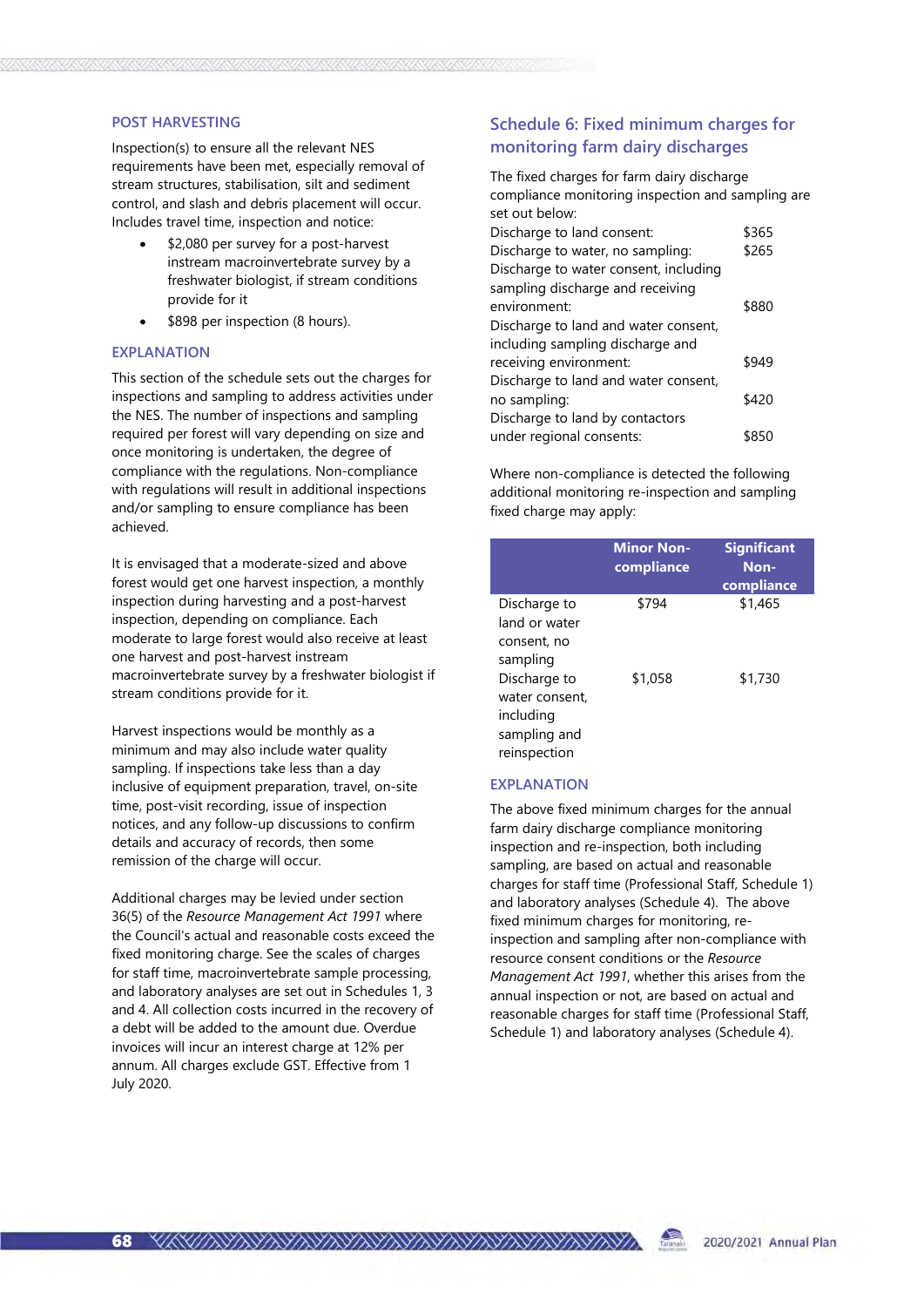Each farm dairy discharge non-compliance will be assessed in the context of the consent granted and compliance history of the consent. Significant noncompliance activities are non-compliances that will have actual or potential effects on the environment. Examples of a minor non-compliance are deficient baffles between ponds, minor failure to contain shed/race effluent and washings where these discharge to land, and stormwater diversion system deficient. Examples of significant non-compliance are ponding of effluent on the soil surface (unauthorised by resource consent), breach of discharge standards required in the resource consent, inadequate effluent storage and land area, significant increase in stock numbers beyond those allowed in the consent, and an inadequate effluent system. The above are examples and it should be noted they do not represent a complete list of noncompliances.

Additional charges may be levied under section 36(3) of the Resource Management Act 1991 where the Council's actual and reasonable costs exceed the fixed monitoring and non-compliance charges. An example is a significant non-compliance for a discharge to land farm dairy discharge consent where sampling costs of the discharge and receiving water may be required. See the scales of charges for staff time, consultants, plant and laboratory analyses set out in Schedules 1, 3 and 4. All collection costs incurred in the recovery of a debt will be added to the amount due. Overdue invoices will incur an interest charge at 12% per annum. All charges exclude GST. Effective from 1 July 2020.

### Schedule 7: Fixed minimum charges for monitoring instream structures where no tailored compliance monitoring programme exists

The fixed charge for a regular compliance monitoring inspection, that is not addressed in Schedule 5 or 6, is \$350 per inspection.

The fixed charge for a compliance monitoring reinspection arising from non-compliance detected in an inspection, that is not addressed in Schedule 5 or 6, is \$370.

For the monitoring of instream structures the key consent condition is the maintenance of fish passage which can, in most cases, be accomplished via an inspection. More than one consent could be monitored during the daily inspection round. In such cases, the Council will scale the monitoring charge according to the instream structures monitored.

### EXPLANATION

The above fixed charges for compliance monitoring inspections and re-inspections are based on staff time for Professional Staff (Schedule 1). Additional charges may be levied under section 36(3) of the Resource Management Act 1991 where the Council's actual and reasonable costs exceed the fixed monitoring charge. See scales of charges for staff time as set out in Schedule 1. All collection costs incurred in the recovery of a debt will be added to the amount due. Overdue invoices will incur an interest charge at 12% per annum. All charges exclude GST. Effective from 1 July 2020.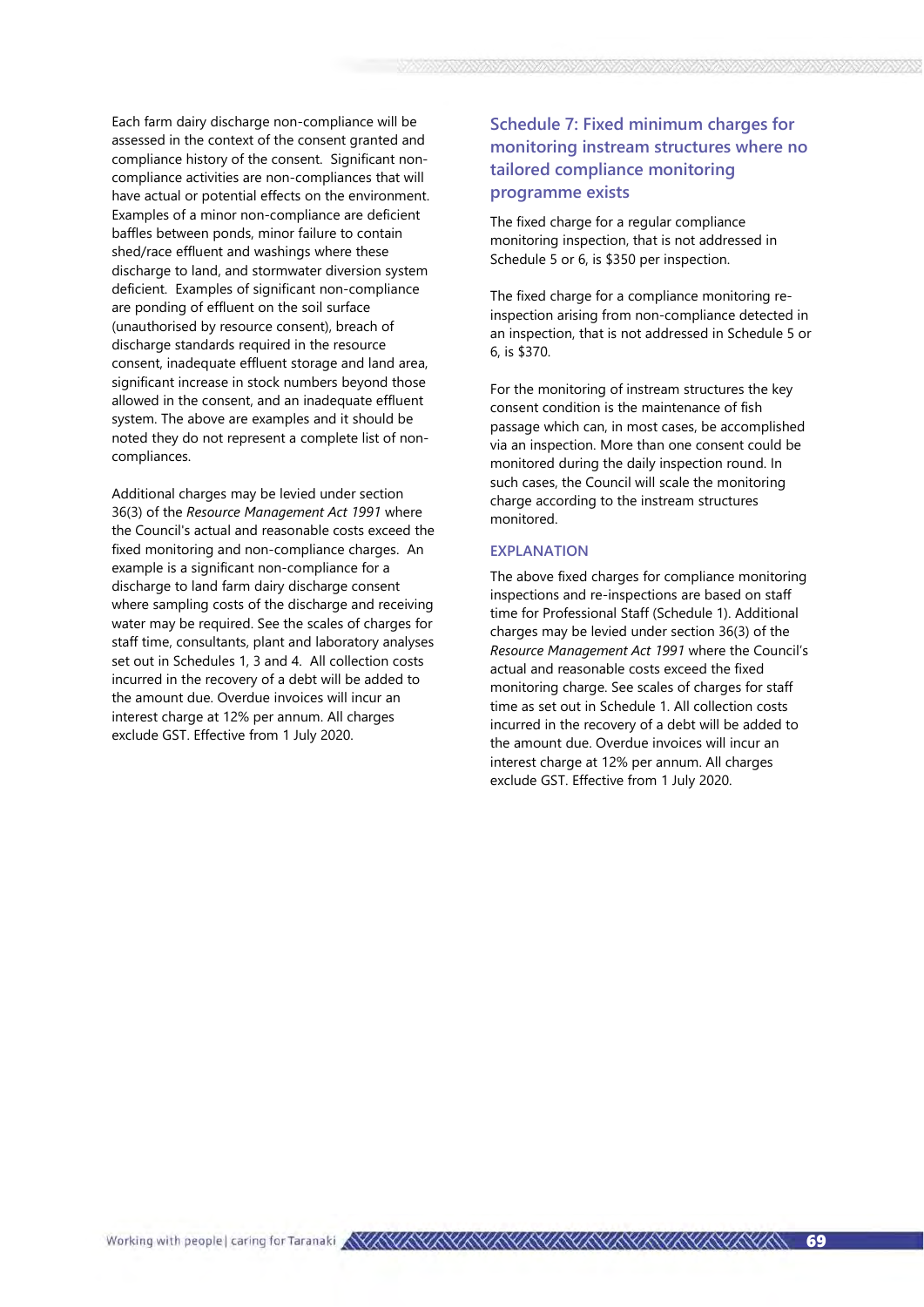### Schedule 8: Fixed minimum charges for monitoring where no tailored compliance monitoring programme exists

The fixed charge for a regular compliance monitoring inspection that is not addressed in Schedule 5 or 6 is \$320 per inspection plus any additional plant or laboratory analyses costs as set out in Schedules 3 and 4.

The fixed charge for a regular compliance monitoring re-inspection arising from noncompliance detected in an inspection that is not addressed in Schedule 5 or 6 is \$356 per inspection plus any additional plant or laboratory analyses costs as set out in Schedules 3 and 4. For the monitoring of some resource consents, it is not possible to predesign a monitoring programme, or to apply a fixed charge. This may be because the consent is exercised irregularly or the scale of the consented activity varies unpredictably. In such cases, the Council will scale the monitoring programme according to the activity and charge for reasonable inspection time, sample analysis and equipment hire as set out in Schedules 1, 3 and 4. This approach will be applied to monitoring of consents such as those associated with well-sites, hydraulic fracturing, forestry, construction of pipelines/highways/other roading projects and other temporary earthworks.

#### EXPLANATION

The above fixed charges for compliance monitoring inspections and re-inspections are based on staff time for a Professional Staff (Schedule 1). Additional charges may be levied under section 36(3) of the Resource Management Act 1991 where the Council's actual and reasonable costs exceed the fixed monitoring charge. See scales of charges for staff time, consultants, plant and laboratory analyses set out in Schedules 1, 3 and 4. The above charges include those arising from any functions transferred to the Council under section 33 of the Resource Management Act 1991. All collection costs incurred in the recovery of a debt will be added to the amount due. Overdue invoices will incur an interest charge at 12% per annum. All charges exclude GST. Effective from 1 July 2020.

### Schedule 9: Charges for those requesting hearing commissioners

Any submitter making a request, under section 100A of the Resource Management Act 1991, shall be required to pay the additional cost of having the application heard and decided by independent commissioners as reasonably determined by the Council using costs set out in Schedules 1 and 2.

#### EXPLANATION

For a notified resource consent application a submitter may request that the Council delegate its functions, powers and duties required to hear and decide the application to one or more independent hearing commissioners. Section 36 (1)(ab) of the Resource Management Act 1991 allows the Council to estimate the additional costs, as if the request had not been made, and immediately invoice the requestor(s) for this additional cost. Where more than one submitter makes a request the costs may be shared equally. If the additional cost of independent hearing commissioners is less than the payment then a refund will be made. Schedule 1 sets out the Council's scale of charges for staff time and Schedule 2 sets out the fixed minimum cost of processing resource consent applications and includes hearing costs. All collection costs incurred in the recovery of a debt will be added to the amount due. Overdue invoices will incur an interest charge at 12% per annum. All charges exclude GST. Effective from 1 July 2020.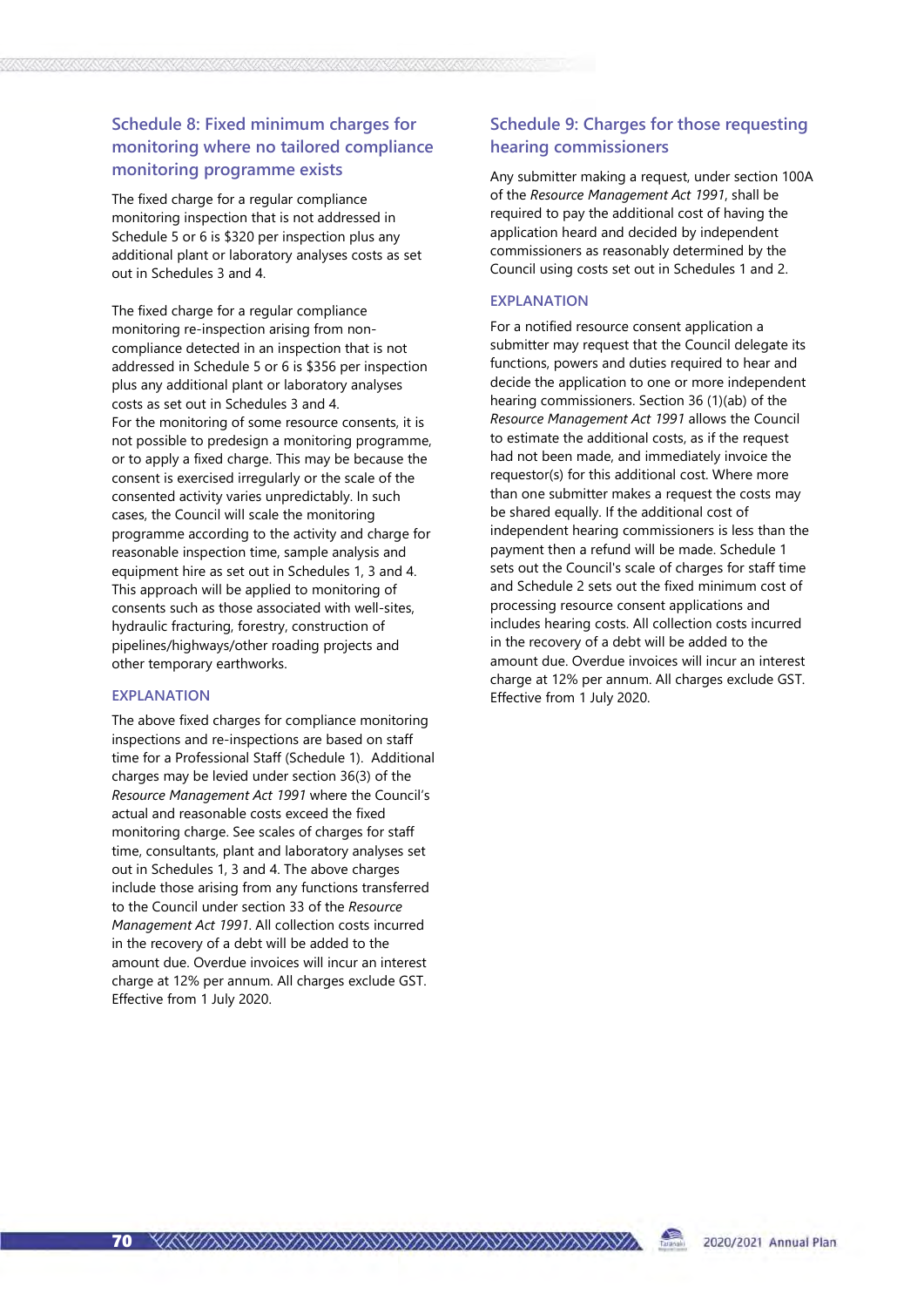# Building Act Charging Policy

### Schedule of charges pursuant to the Building Act 2004

Dam compliance and safety

| <b>Function</b>                                            | <b>Deposit</b>                                                                                                                                 | <b>Additional hourly charge</b>                                                                                                                |
|------------------------------------------------------------|------------------------------------------------------------------------------------------------------------------------------------------------|------------------------------------------------------------------------------------------------------------------------------------------------|
| Project information audit<br>memorandum                    | Large Dam (above \$100,000 value)<br>\$1,060<br>Medium Dam (\$20,000 to \$100,000<br>value) \$842<br>Small Dam (\$0 to \$20,000 value) \$600   | Actual and reasonable costs based on<br>Appendix 1, Schedule 1-Scale of<br>charges for staff time.                                             |
| Lodge building warrant<br>of fitness                       | \$111                                                                                                                                          | Actual and reasonable costs based on<br>Appendix 1, Schedule 1-Scale of<br>charges for staff time. Actual and<br>reasonable for expert advice. |
| Amendment to<br>compliance schedule                        | \$111                                                                                                                                          | Actual and reasonable costs based on<br>Appendix 1, Schedule 1-Scale of<br>charges for staff time. Actual and<br>reasonable for expert advice. |
| Certificate of Acceptance                                  | Large Dam (above \$100,000 value)<br>\$4,269<br>Medium Dam (\$20,000 to \$100,000<br>value) \$2,158<br>Small Dam (\$0 to \$20,000 value) \$555 | Actual and reasonable costs based on<br>Appendix 1, Schedule 1-Scale of<br>charges for staff time. Actual and<br>reasonable for expert advice. |
| Lodge dam classification<br>(potential impact<br>category) | \$111                                                                                                                                          | Actual and reasonable costs based on<br>Appendix 1, Schedule 1-Scale of<br>charges for staff time. Actual and<br>reasonable for expert advice. |
| Lodge annual dam<br>safety compliance<br>certificate       | \$111                                                                                                                                          | Actual and reasonable costs based on<br>Appendix 1, Schedule 1-Scale of<br>charges for staff time. Actual and<br>reasonable for expert advice. |
| Lodge dam safety<br>assurance programme                    | \$111                                                                                                                                          | Actual and reasonable costs based on<br>Appendix 1, Schedule 1-Scale of<br>charges for staff time. Actual and<br>reasonable for expert advice. |

#### EXPLANATION

The charges are for the Council's actual and reasonable costs when carrying out functions under the Building Act 2004 in relation to dams. The charge (in most cases) will be made up of a deposit and where required an additional charge, when the cost of performing the function exceeds the deposit by more than \$20. If the cost of performing the function is less than the deposit paid by more than \$20, a refund will be given.

The Building Act does not specify a particular procedure for the Council to follow when setting Building Act fees and charges. Charges under the Building Act 2004 for performing any other function under the Act will be based on the staff charge our rates in Schedule 1. The Council has decided, for completeness and ease of reference, to include these charges in this Plan. All collection costs incurred in the recovery of a debt will be added to the amount due. Overdue invoices will incur an interest charge at 12% per annum. All charges are GST exclusive. Effective from 1 July 2020.

71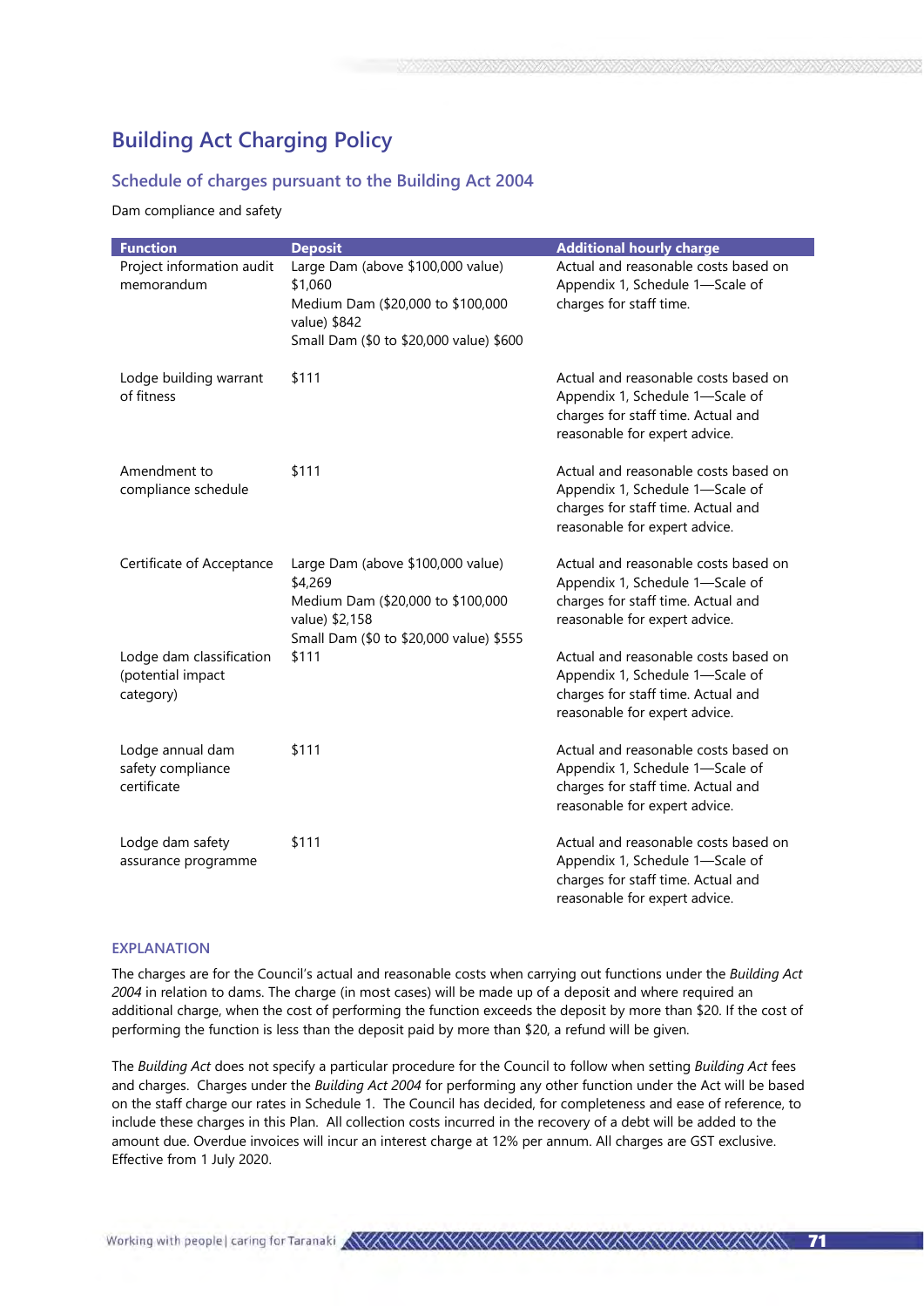# Local Government Act Charging Policy

### Schedule of charges pursuant to the Local Government Act 2002

#### Inspection and incident cost recovery.

Pursuant to section 150 of the Local Government Act 2002, the Council gives notice that it has adopted the following schedules of charges for the recovery of the costs of inspection, including but not limited to routine and additional inspections, and inspections following any incidents, discharges, spillages or non-containment of substances that cause, or have the potential to cause, adverse environmental effects, where these costs are not covered by a more specific charge elsewhere.

The cost recovery schedule for staff time is set out in Schedule 1; plant is set out in Schedule 3; and laboratory analysis costs are set out in Schedule 4, with all schedules in Appendix 1.

#### EXPLANATION

The scale of charges set out above may apply for the recovery of reasonable costs incurred of staff time and analyses associated with inspections and following incidents, discharges, spillages, non-containment of substances or breaches of permitted activity standards that cause, or have the potential to cause, adverse environmental effects. Inspections of permitted activities may be undertaken to assess compliance with permitted activity standards. Inspections may involve actions such as taking and analysing samples to determine environmental effects. All collection costs incurred in the recovery of a debt will be added to the amount due. Overdue invoices will incur an interest charge at 12% per annum. All charges are GST exclusive. Effective from 1 July 2020.